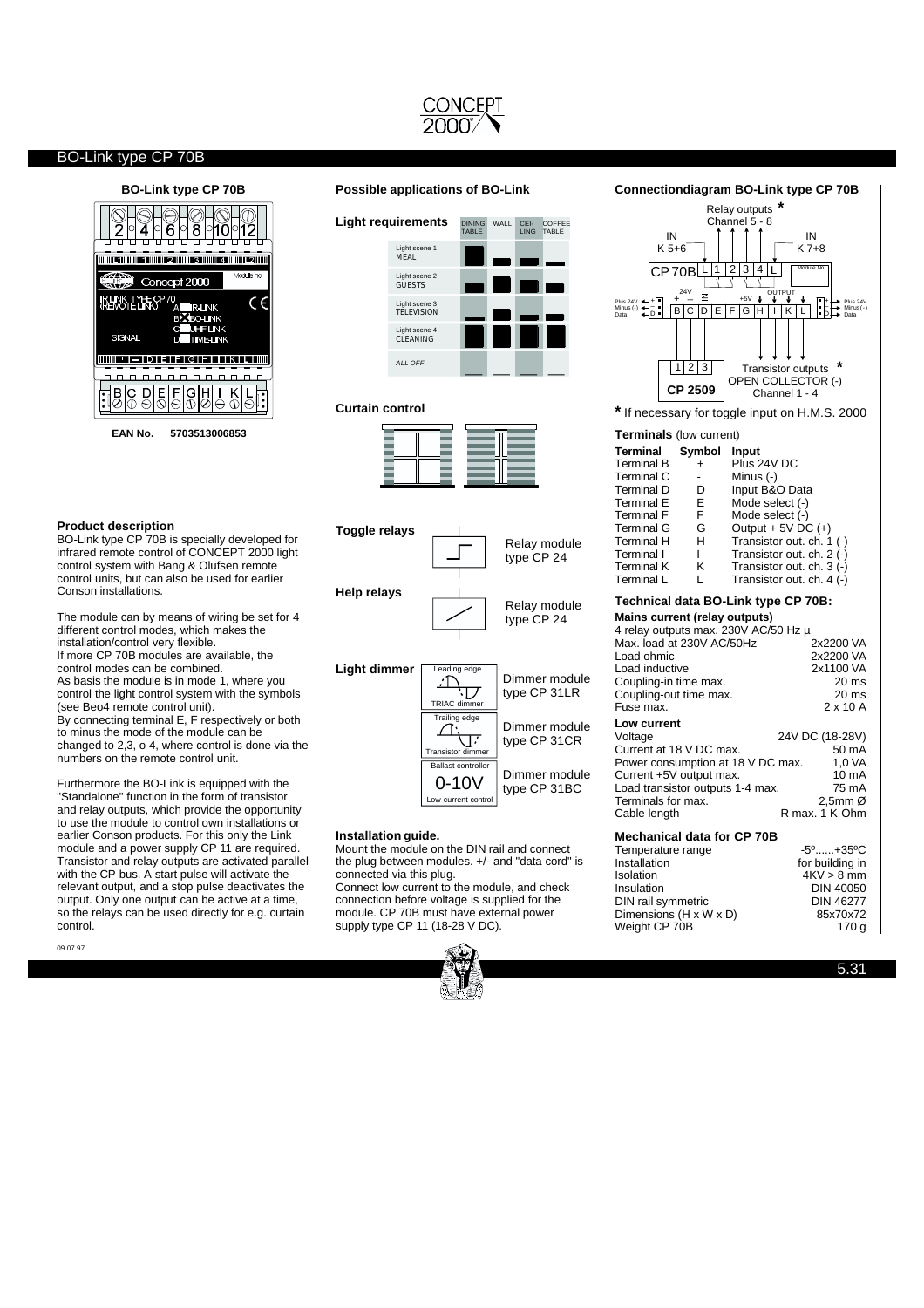

#### **Mode1- Symbol mode**

Mode  $1 = -8$  symbols pr. CP 70B ·4x CP 70B = 32 channels

(programmed with Link no. 1-4) This mode provides a user interface which consists only of symbols, and thus easy to remember. The user interface is specially optimized for B&O's latest remote control Beo4, and can only be used together with it. The middle part of the Beo4 keyboard is similar to the Sesam touch panel, and thus the optimum user comfort can be obtained by letting functions and button position be identical for all remote controls and Sesam panels in the installation. In the table to the right suggestions are made for the functions on the various buttons, but of course the choice is optional.

Mode 1 can also be combined with other modes, by which the functionality of the system can be extended.

| <b>Touch button</b><br>$LIGHT + $ | <b>Suggestion</b><br>of function | <b>CP-Bus</b><br>channel | <b>Bus command</b><br>at touch | <b>Bus command</b><br>at let go | Stand-alone<br>function |
|-----------------------------------|----------------------------------|--------------------------|--------------------------------|---------------------------------|-------------------------|
| <b>STOP</b>                       | All off                          | $1 *$                    | Start+Stop                     | $-/-$                           | Transistor out. 1       |
| GO                                | Daily on/off                     | $2*$                     | Start/Stop **                  | $-/-$                           | Transistor out. 2 ***   |
| GRFFN                             | Light cosiness                   | $3*$                     | Start                          | Stop                            | Transistor out. 3       |
| <b>YELLOW</b>                     | Light quests                     | $4^*$                    | Start                          | Stop                            | Transistor out. 4       |
| <b>BLUE</b>                       | Light TV                         | $5*$                     | Start                          | Stop                            | Relay output 1          |
| <b>RED</b>                        | Light cleaning                   | $6*$                     | Start                          | Stop                            | Relay output 2          |
| WIND >>                           | Draw curtain                     | $7*$                     | Start                          | Stop                            | Relay output 3          |
| REWIND <<                         | Undraw curtain                   | $8*$                     | Start                          | Stop                            | Relay output 4          |

\* REMEMBER! Link no. 1-4 must be programmed (max. 4 stk. CP 70B pr. data string). At programming of active modules BO-Link no.1-4 and channel 1-8 is stated.

Start and Stop are transmitted alternatively (as Grp. Turn on/off). However Start is always transmitted (Grp.-turn on), if previous button was not "GO".

\*\*\* "GO" turns on/off transistor output 2, all the other buttons turns off the output.



5.32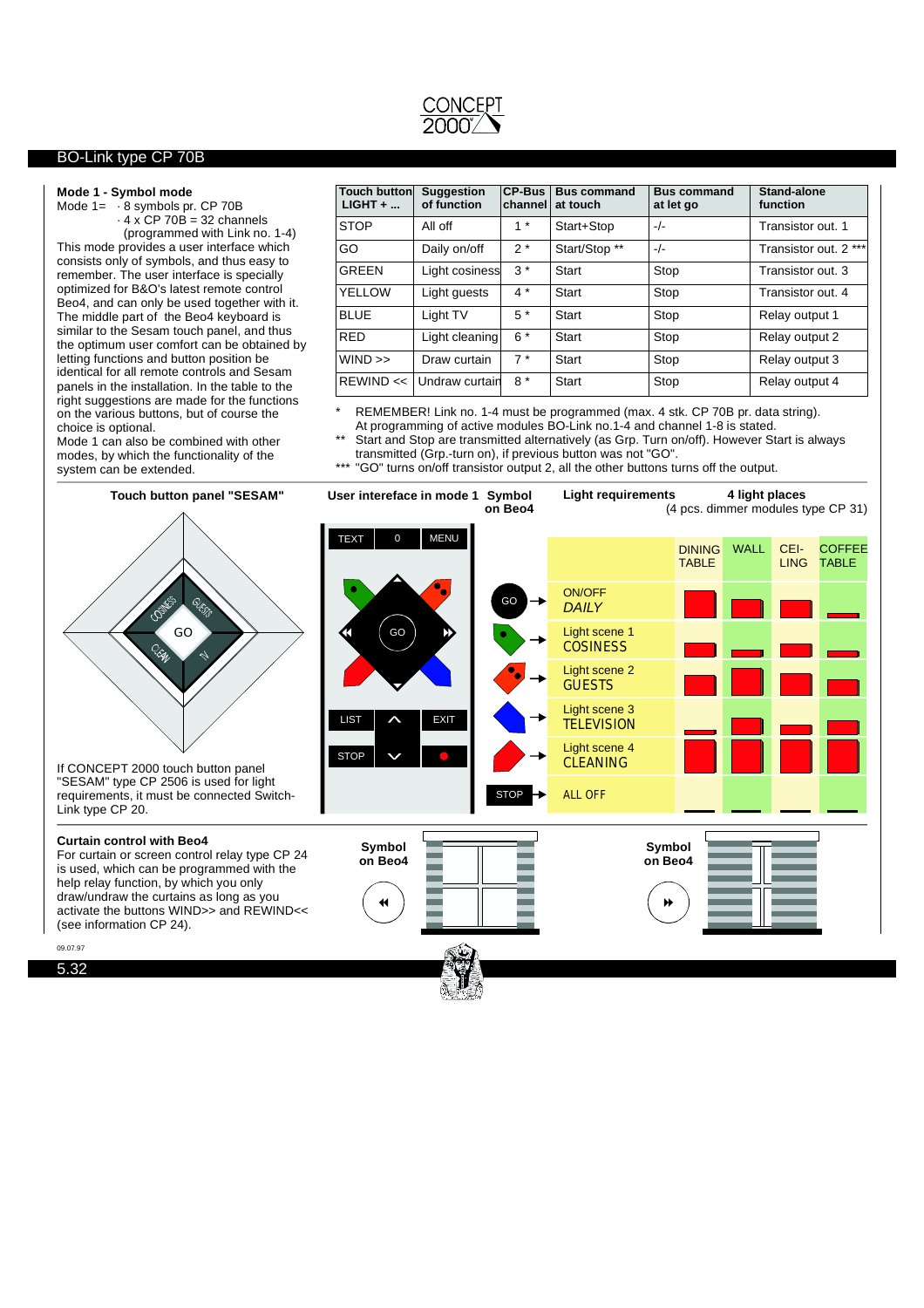

## **Mode2- Simple number - mode**

Mode  $2 = -8$  numbers pr. CP 70B  $\cdot$  4 x CP 70B = 32 channels

This mode provides a simple user interface, as only LIGHT + [number] must be keyed in. Mode 2 is most suitable for control of fixed light requirements or toggle with relay or dimmer modules. (programmed with Link no. 1-4)

It has no effect to keep the buttons down, the signal is only sent on the data bus when the button is touched (\*no repeating signals), it is therefore not possible to dim manually (UP and DOWN) on dimmer modules type CP 31 or to use curtain control on relay module type CP 24 with help relay function.

For this all B&O remote controls with LIGHT function are applicable.

| Touch button<br>$LIGHT + $ | <b>CP-Bus</b><br>channel | <b>Bus command</b><br>at touch | <b>Bus command</b><br>at let go | Stand-alone<br>function |
|----------------------------|--------------------------|--------------------------------|---------------------------------|-------------------------|
|                            | $1 *$                    | Start/Stop **                  | -,-                             | Transistor outp. 1      |
| ヮ                          | $\overline{2^*}$         | Start/Stop **                  | -,-                             | Transistor outp. 2      |
| 3                          | $3*$                     | Start/Stop **                  | -,-                             | Transistor outp. 3      |
|                            | 4 *                      | Start/Stop **                  | -,-                             | Transistor outp. 4      |
| 5                          | 5                        | Start/Stop <sup>**</sup>       | -.-                             | Relay output 1          |
| Բ                          |                          | Start/Stop <sup>**</sup>       | -,-                             | Relay output 2          |
|                            | $7*$                     | Start/Stop **                  | 7                               | Relay output 3          |
|                            | $8*$                     | Start/Stop **                  | - -<br>┯                        | Relay output 4          |
|                            |                          |                                |                                 |                         |

REMEMBER ! Link no. 1-4 must be programmed (max. 4 pcs. CP 70B pr. data string). At programming of active modules BO-Link no.1-4 and channel 1-8 are stated. \*\* NOTICE! No repeating signals

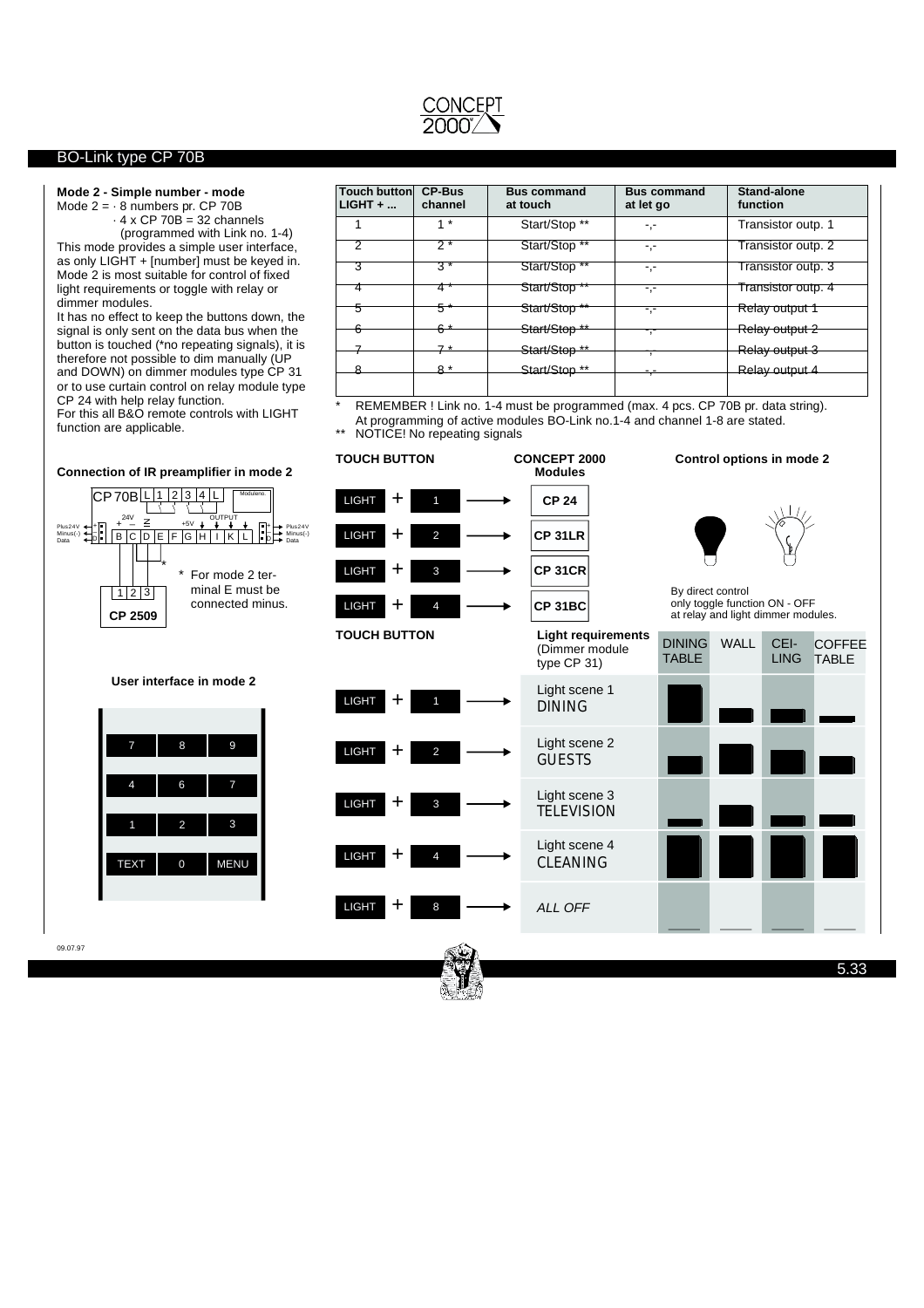

 $+$ <br> $-$ <br>D

Minus(-) Data

+ \_ 24V

 $P_{\text{Ius24V}} + |+|7| + - \leq +50$ 

CP 70BLL 1 2 3 4 L

B C D E F G H I K L

**Connection of IR preamplifier in mode 3**

#### **Mode3- Normal number - mode**

Mode  $3 = -8$  numbers pr. BO-Link  $\cdot$  4 x CP70B = 32 channels

(programmed with Link no. 1-4) This mode is an extension of mode 2, as it furthermore provides an option for manual light regulation for up to 8 light dimmer circuits (dimmer modules type CP 31) or 4 curtains controls DRAW/UNDRAW with help relay function (relay module type CP 24) pr. BO-Link CP 70B. To obtain this it is necessary with an extra touch button (STEP UP  $\blacktriangle$  ). For this mode all B&O remote control units with LIGHT function is applicable.

Moduleno.

OUTPUT

+ \_ D Plus24V Minus(-) Data

| Touch button<br>LIGHT + | <b>CP-Bus</b><br>channel | <b>Bus command</b><br>at touch | <b>Bus command</b><br>at let go | <b>Stand-alone</b><br>function |
|-------------------------|--------------------------|--------------------------------|---------------------------------|--------------------------------|
| $1 +$ STEP UP           | $1 *$                    | Start                          | Stop                            | Transistor out. 1              |
| $2 +$ STEP UP           | $2*$                     | Start                          | Stop                            | Transistor out. 2              |
| $3 +$ STEP UP           | $3*$                     | Start                          | Stop                            | Transistor out, 3              |
| $4 +$ STEP UP           | $4*$                     | Start                          | Stop                            | Transistor out, 4              |
| $5 +$ STEP UP           | $5*$                     | Start                          | Stop                            | Relay output 1                 |
| $6 +$ STEP UP           | $6*$                     | Start                          | Stop                            | Relay output 2                 |
| $7 +$ STEP UP           | $7*$                     | Start                          | Stop                            | Relay output 3                 |
| $8 +$ STEP UP           | $8*$                     | Start                          | Stop                            | Relay output 4                 |

REMEMBER ! Link no. 1-4 must be programmed (max. 4 pcs. CP 70B pr. data string). At programming of active modules BO-Link no.1-4 and channel 1-8 are stated.

**Relay modules type CP 24 Dimmer modules type CP 31LR/CR and BC**

## **Control options in mode 3**

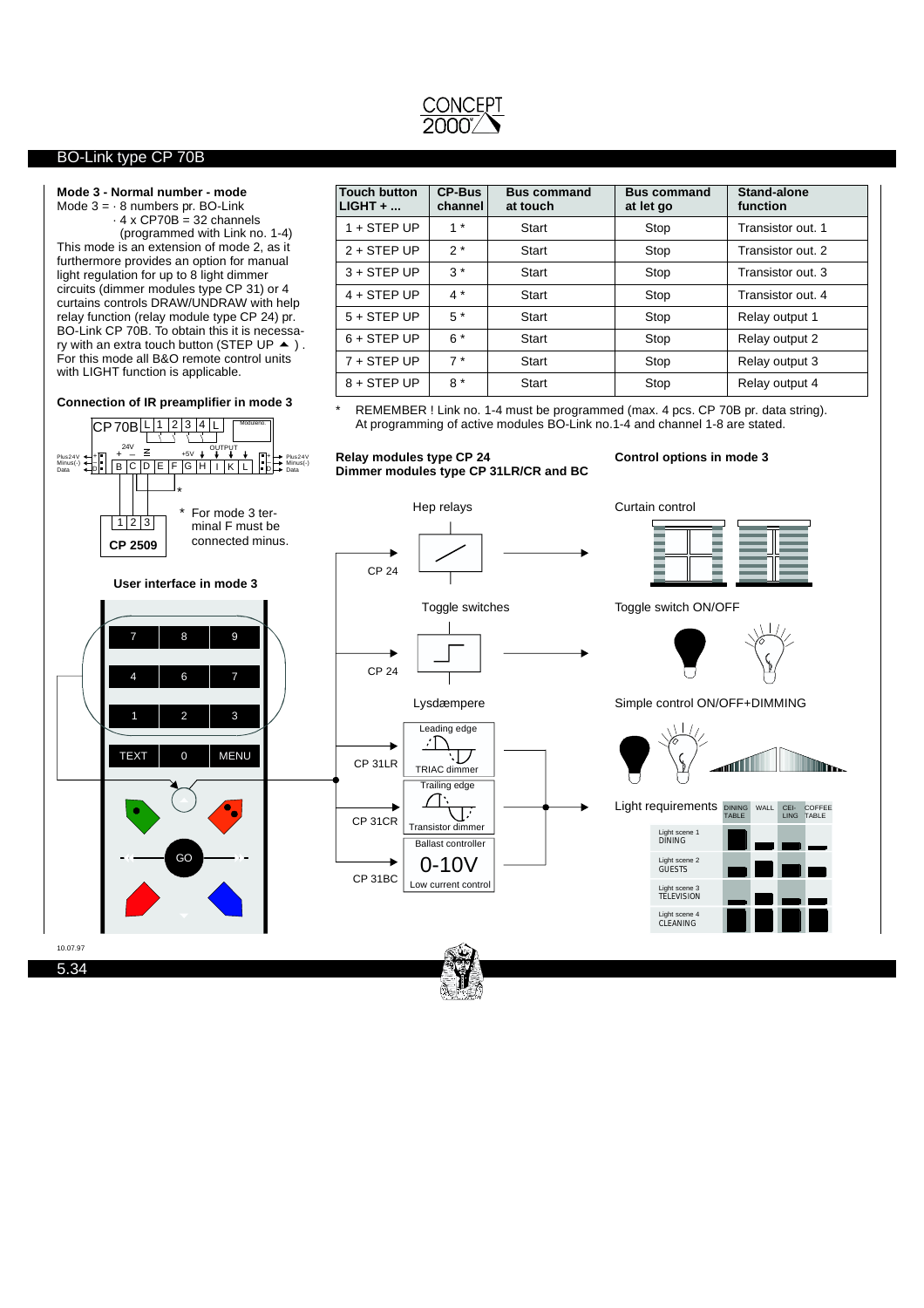